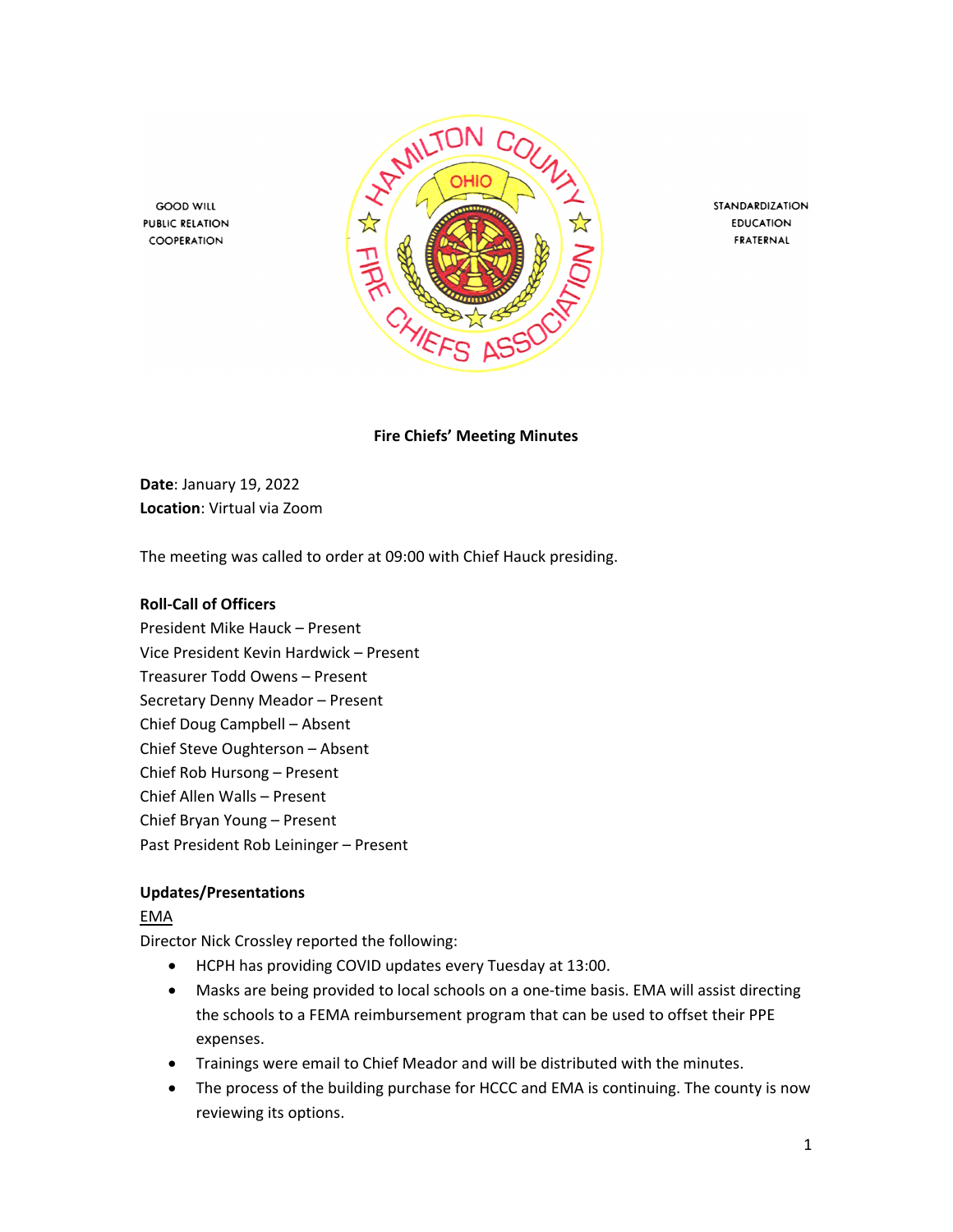### **Associate Members**

### Mobilcomm

Terry Connaughton thanked membership for allowing him to attend and wishes for everyone to stay safe.

### 1-800-BOARDUP

Tom Camp thanked the membership and echoed the safety sentiments of Mobilcomm.

### 859-BOARD-UP

Jessie reported that they are under new management. If there are any needs please reach out.

### University of Cincinnati

Chief Meador provided an email from Larry Bennett on information and course content departments may wish to utilize for promotional processes. Please contact him for additional details.

### UC Health

Regina Menninger reported that Jess Challie has left his role as EMS coordinator. She and Lauren Duffy will be handling coordination with EMS until a new coordinator is named.

# **Regional Collaboration**

# HCCC

Director Andy Knapp reported the following:

- Staffing issues have been challenging due to the increase in COVID cases among the staff, but they are working through it.
- Union negotiations are continuing.
- Capital funding for 2022 includes updates to the alpha paging system and UHF upgrades.

# Communications Committee

Chief Scott Souders reported the following:

- Progress on the cyano kit dispatching procedure. He will send out a brief survey to determine where they are located within the county. At this time, units equipped with the kits will be dispatched at the request of the IC and not automatically when a structure fire is dispatched.
- There are new features being added to the CAD automated status changes for those utilizing the system. If your department does not utilize the automatic system but would like to, please contact HCCC.
- For move ups, HCCC needs information on how to access your station to provide to the mutual aid unit. This information will not be shared over the air, only via telephone. Please send any pertinent info to HCCC.
- By 2025 all radios on the MARKS system will be required to have dual authentication.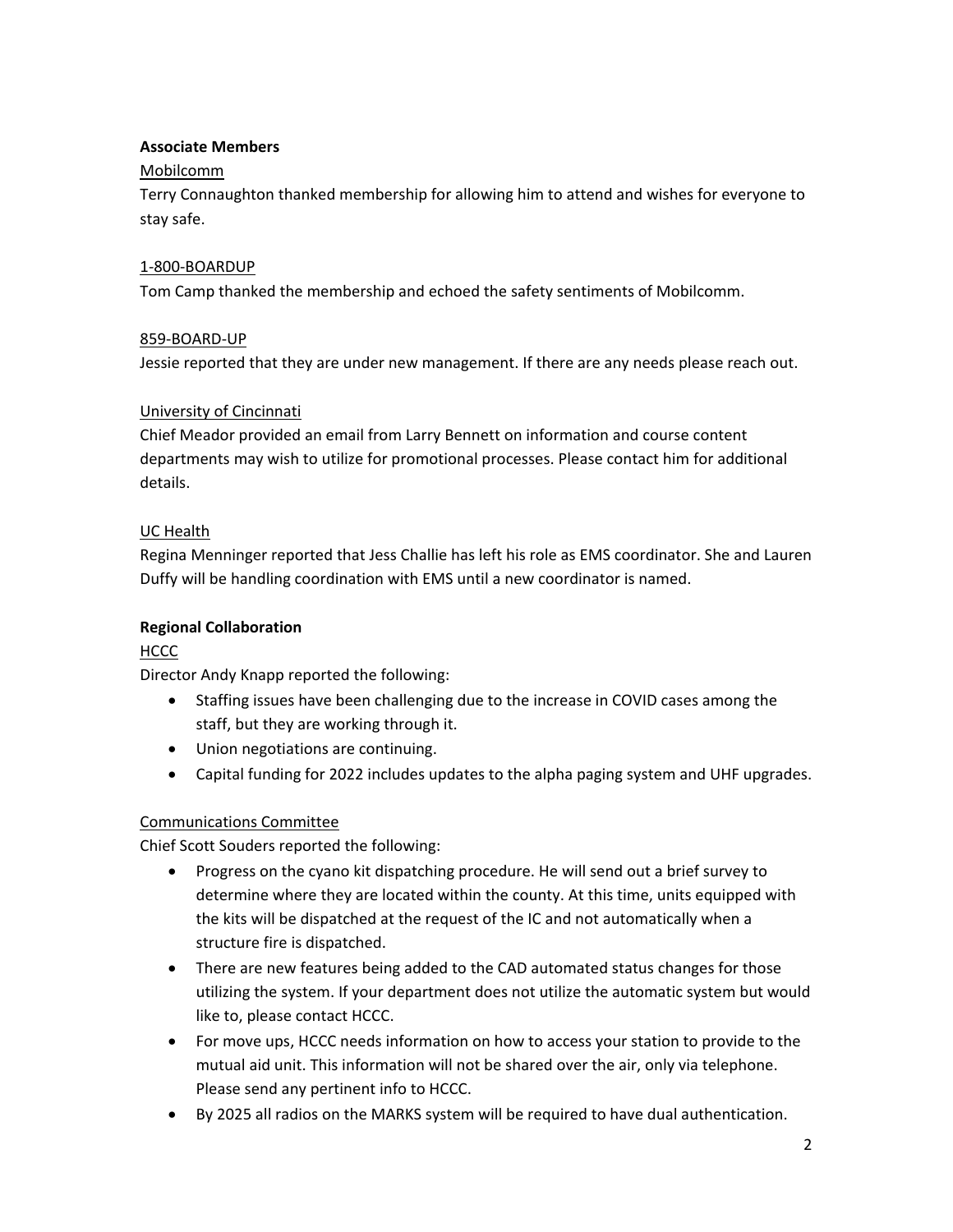The estimated cost to install this key is \$125 per radio. Without this key, the radio will not log on to our radio network.

• Chief Alfie Jones asked if the automatic status change to "on scene" will work on incidents assigned to the highway. HCCC reported there have been improvements made in pinpointing incidents on the highway, and they will check and advise.

# **GCMHU**

Brooke Matzen reported there are two upcoming trainings. Information is attached to the minutes.

# USAR

Chief Tom Lakamp reported the following:

- January training was cancelled due to increases in COVID cases.
- The quote for insurance has been sent to EMA. He thanked Director Crossley for the financial support of the team.
- Rescue 200 is being stored temporarily at Station 64 while Station 93 undergoes floor replacement. He thanked Chief Oughterson for housing the unit.

# PHCOC

Chief Owens reported the next prehospital care meeting will take place on January 27, and the next protocol meeting will be on February 25 at the Cincinnati IAFF Local 48 hall.

# HCFIU

Chief Owens reported five callouts in December, the majority of which were intentionally set.

# Tri State Peer Support

Amy Foley reported the following:

- The team and HCCC are working on a flow chart for dispatching the proper resources at the time of request. There has been some confusion between the role of TSPST and CSIM teams located in the area. Chief Leininger is assisting in the development of the flow chart.
- There are several training opportunities being planned for 2022. Information will be sent as details become available.
- The team is putting together a COVID "Grief Document" to assist departments in navigating the mental health challenges that have resulted from the pandemic.

# CFD

Chief Lakamp reported a class of 46 recruits is expected to start in March, and another class of 37 is expected to start in the  $3<sup>rd</sup>$  or  $4<sup>th</sup>$  quarter of 2022.

# **Officer Reports**

# President

Chief Hauck reported that NFIRS uploads from Firehouse will no longer be accepted by the state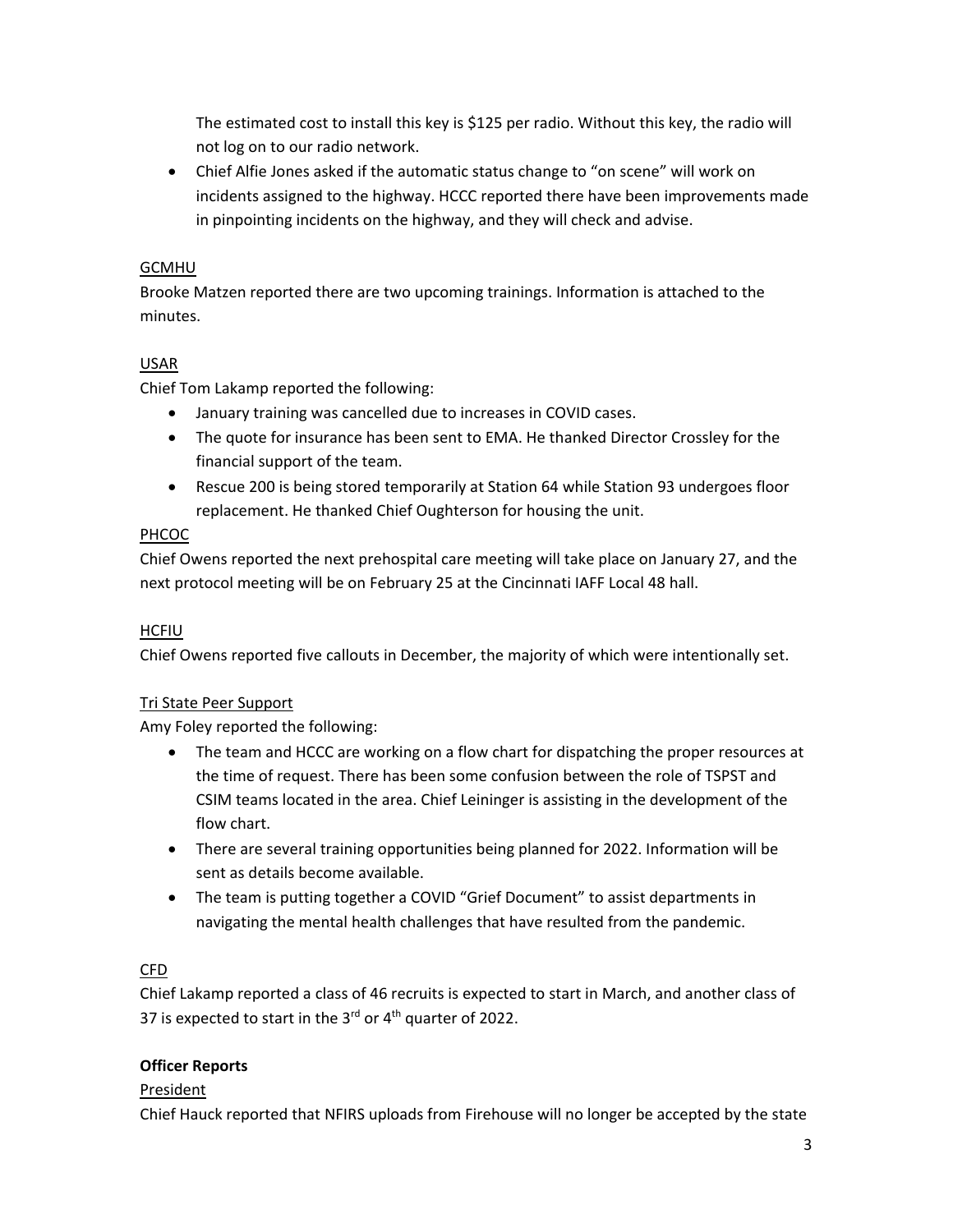within the next 80 days. He has contacted SWOFCA and OFCA to see if it can be pushed back. Originally, departments were told that Firehouse could be used through the end of 2022.

# Vice President

Chief Hardwick reported the following:

- An update on hospital status notification policy and procedure was sent to all departments earlier in the month.
- MAT Team equipment was received from the Red Cross, but they retained the trailer in which the equipment was stored. They are taking an inventory of the equipment and supplies/ Chief Lakamp asked if the equipment could be incorporated into the existing MCI trailers stationed around the region. Chief Hardwick replied that he would look into that after assessing the supplies.
- The Incident Support Team has been utilized eight times since its inception. They are continuing to refine its operation after each activation.
- The FACE Team meets on January 26. He asks that if your department has employees interested, please have them reach out. The group is always looking for new members, particularly younger firefighters that will benefit the most from the cancer prevention initiative.

### Treasurer

Chief Owens presented the January financial statement which is attached to these minutes. Currently, all members are up to date with their dues. Invoices for 2022 will be sent out in February. Motion to accept the report by Chief Souders, second by Chief Doug Wehmeyer. Motion approved.

# Secretary

Chief Meador reported the minutes from the January executive board meeting will be sent out soon. The updated roster will be sent out with the January meeting minutes. Motion to accept the report by Chief Wehmeyer, second by Chief Hardwick. Motion approved.

# **Old Business**

# **MCI**

Chief Young reported the next planning session will be at 13:00 on January 31. The drill will take place on April 16 from 08:00 to 12:00 at the Jewish Community Center in Amberley Village.

### **New Business**

# CMS Reporting

Chief Hauck asked if there were any departments selected to provide 2022 data to the CMS reporting program. Several chiefs in attendance responded that they were. The impression from those working on it is that this will be a cumbersome reporting process for our departments. Affected departments may want to get together and discuss if there are any questions.